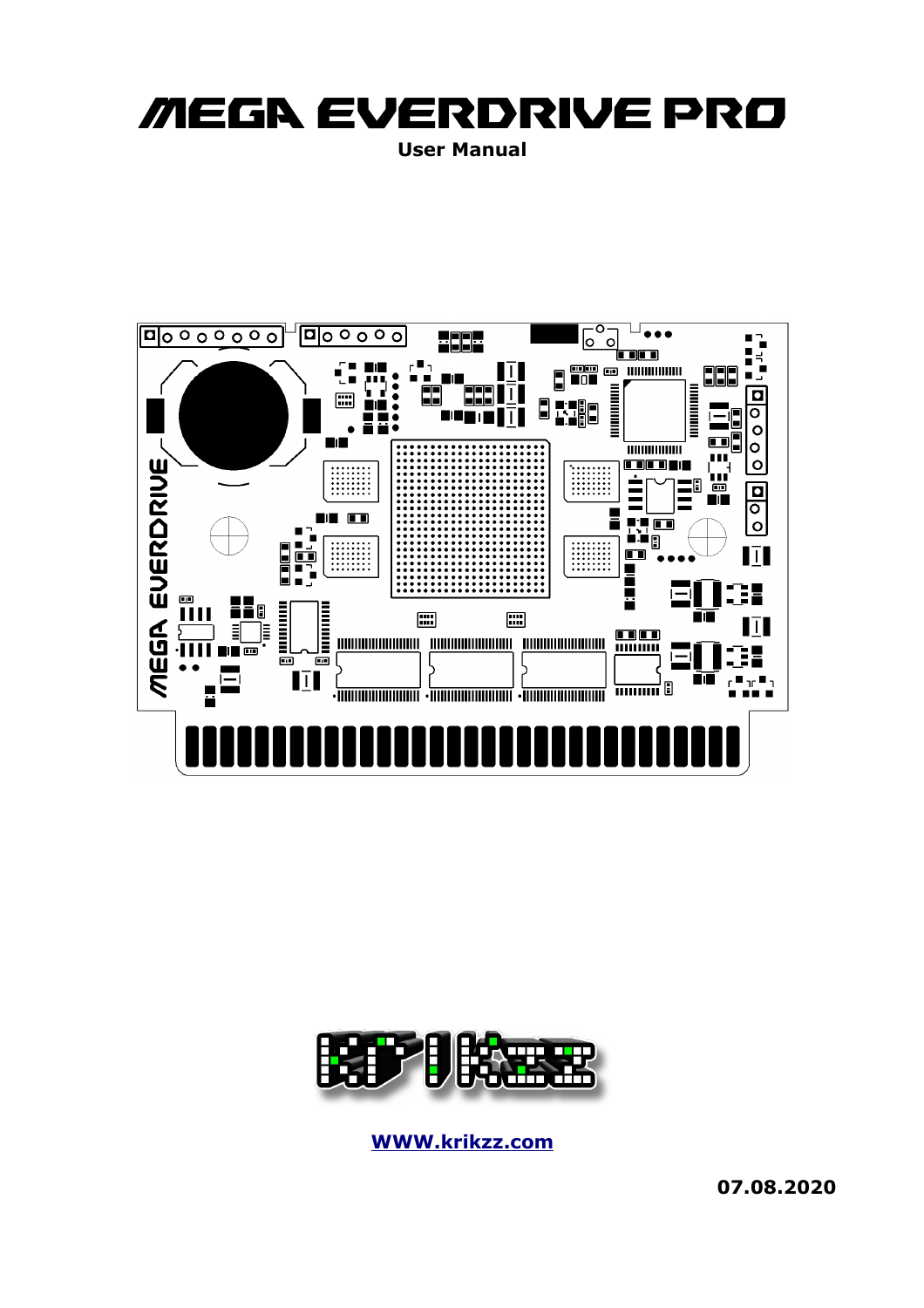# **Features**

- Cyclone IV FPGA
- 16MB PSRAM and 1MB SRAM memory
- High quality 6-layers PCB with hard gold surface finish
- Supported ROM formats: Genesis, 32X, Mega-CD, Master System, NES
- Ram cart for Mega-CD
- CD bios swap function turns off region locks for Mega-CD games
- Hardware MegaKey turns off region locks for Genesis games
- YM2413 core for Master System games
- SVP core support
- Pier Solar mapper support
- In-game menu. You can save game or return to system menu without physical reset
- In-game menu supported for Genesis and Master System modes
- EEPROM saves support
- Real time clock for logging date and time of saves
- ARM based 32bit I/O co-processor for SD and USB operations acceleration
- Up to 1024 files per folder or unlimited if file sorting is disabled
- Multi slot save states. 100 independent slots for save states
- Instant ROM loading
- USB port for development and system update without removing SD card
- Battery voltage monitoring. Battery can be replaced in time if it runs dry
- Game Genie cheats support

# **Initial setup**

- Format SD card
- Download MEGAOS-4.xx.zip from [http://krikzz.com](http://krikzz.com/)
- Unzip OS files to SD card
- Copy ROM files to SD card. ROM files should be located outside of system folder (MEGA)

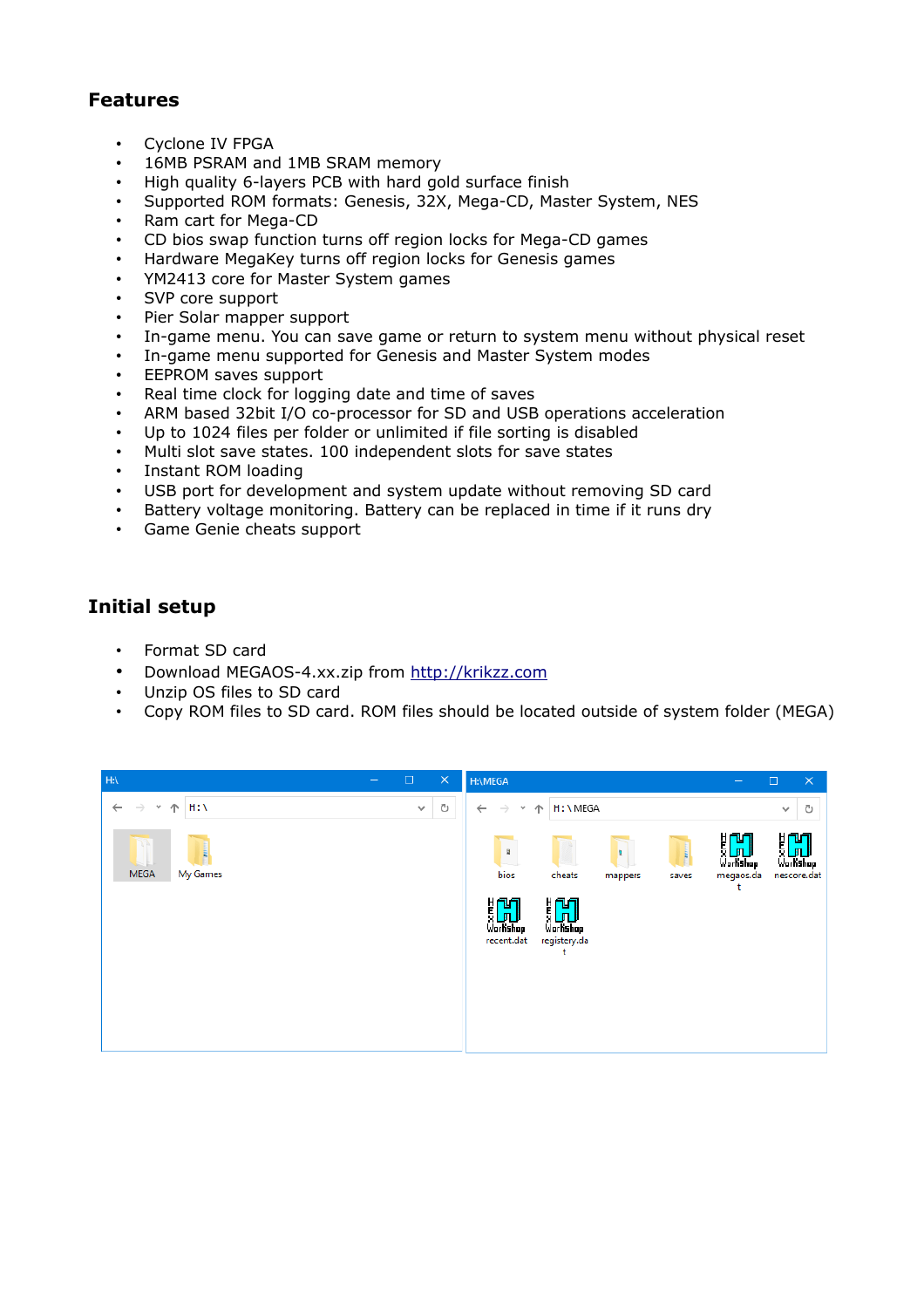## **File Manager**

- A Open directory or file menu
- B Back or Close
- C Open main menu
- Start Run last played game
- Left/Right Switch page during file navigation

Upper bar shows current page and total number of pages in the current folder. Bottom bar shows the full name of selected file.



| page: 3 of 3<br>Splatterhouse 3 (USA).md<br>Street Fighter II' - Special Champion<br>Streets of Rage 2 (USA).md<br>Streets of Rage 3 (USA). Md<br>Sylvester and Tweety in Cagey Capers ( |
|------------------------------------------------------------------------------------------------------------------------------------------------------------------------------------------|
|                                                                                                                                                                                          |
|                                                                                                                                                                                          |
|                                                                                                                                                                                          |
|                                                                                                                                                                                          |
|                                                                                                                                                                                          |
|                                                                                                                                                                                          |
| Taz-Mania (World).md                                                                                                                                                                     |
| Teenage Mutant Ninja Turtles - The Hyp                                                                                                                                                   |
| Thunder Force II (USA, Europe).md                                                                                                                                                        |
| Thunder Force III (Japan, USA).md                                                                                                                                                        |
| Thunder Force IV (Japan).md                                                                                                                                                              |
| Toy Story (USA).md                                                                                                                                                                       |
| Two Crude Dudes (USA).md                                                                                                                                                                 |
| Vectorman (USA, Europe).md                                                                                                                                                               |
| Vectorman 2 (USA).md                                                                                                                                                                     |
| Wonder Boy in Monster World (USA, Euro                                                                                                                                                   |
| X-Men 2 - Clone Wars (USA, Europe).md                                                                                                                                                    |
| Zero Tolerance (USA, Europe).md                                                                                                                                                          |
|                                                                                                                                                                                          |
|                                                                                                                                                                                          |
|                                                                                                                                                                                          |
|                                                                                                                                                                                          |
| Street Fighter II'<br>- Special Champion                                                                                                                                                 |
| Edition (USA).Md                                                                                                                                                                         |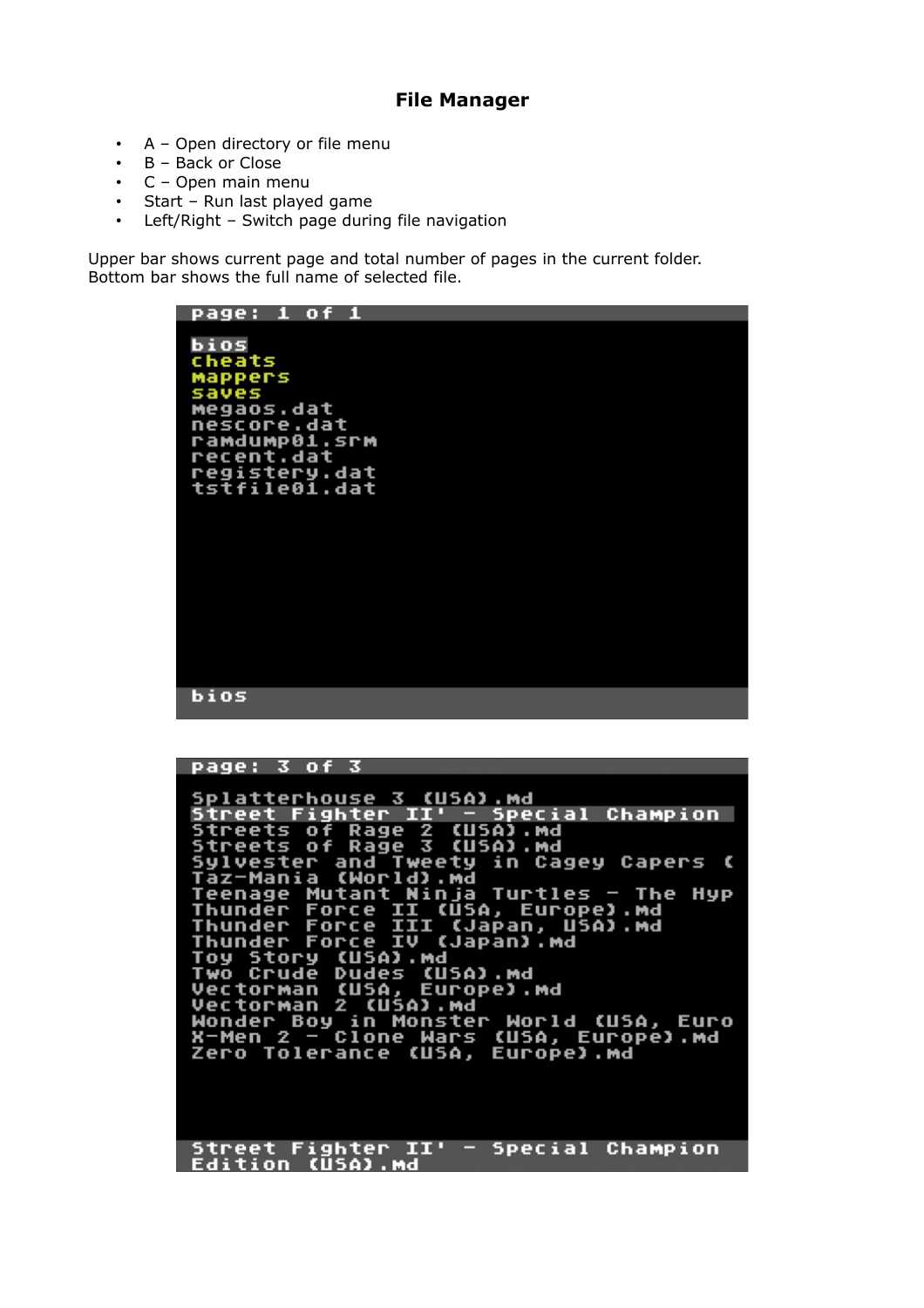## **File Menu**

File menu is used for file manipulating on SD card. Menu content is different depending on file type.

# **Rom file menu**

This menu is applied to gen, md, bin, smd, rom, 32x, iso, sms, sg, gg and nes file extensions.



#### **Start Game**

Cartridge will be configured to play selected game right after configuration game will be executed. Cartridge performs next steps during configuration:

- 1. Copy save-ram content to SD card if save-ram was modified by the last played game. File will be created in MEGA/saves folder. File name will match the name of last played game.
- 2. Configure hardware according to selected game.
- 3. Check if MEGA/saves folder contains file related to selected game and load this file to save-ram if exists.
- 4. Execute selected game.

After reset or power cycle the last selected game can be launched with START button.

## **Cheats**

Edit cheat codes for selected file.

#### **Rom Info**

Show ROM configuration: mapper type, checksum, memory configuration, etc.

|                       | <b>Rom Info</b> |
|-----------------------|-----------------|
| ROM Type : SMD(1)     |                 |
| <b>ROM Region : U</b> |                 |
| <b>ROM</b> Size       | : 2048KB        |
| Save Type : SRAM 64K  |                 |
| ROM ID : 3B133192     |                 |
| Date                  | : 24.12.1996    |
| Time                  | : 22:32:00      |
|                       |                 |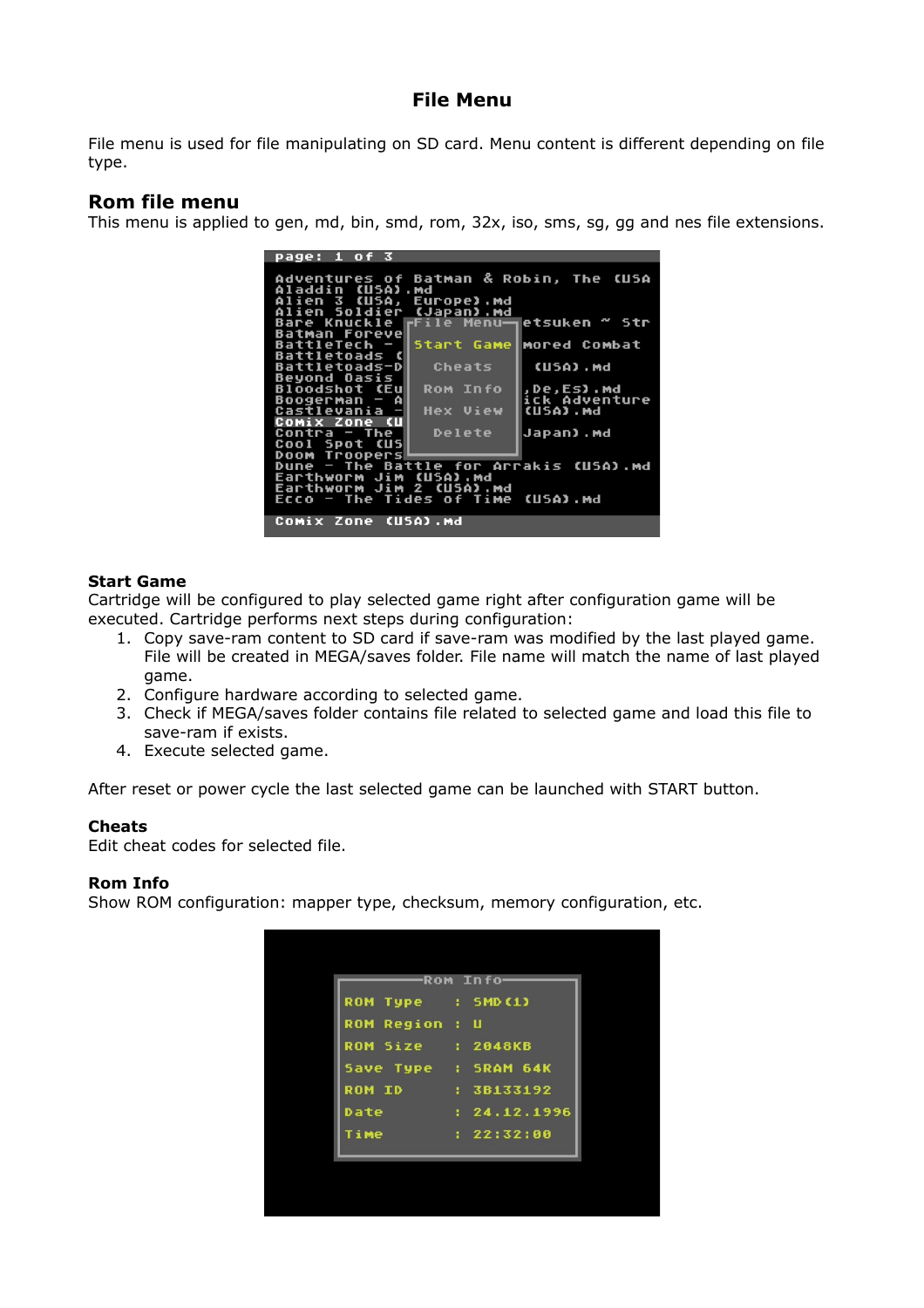#### **Hex View**

Open selected file in hex viewer.



#### **Delete**

Delete file from disk.

## **Text file menu**

This menu is applied to \*.txt file extension. It is used for loading cheats from text file. Loaded cheats will be applied to last selected game.

| page: 1 of 1                                  |                      |  |  |  |
|-----------------------------------------------|----------------------|--|--|--|
| codemasters-sms<br>demo                       |                      |  |  |  |
| eep<br>gen-mini<br>hack                       |                      |  |  |  |
| solar<br>SUP                                  | Menu-<br>File I      |  |  |  |
| 4MB_Test.sms<br>Beyond Oasis                  | <b>Hex View</b>      |  |  |  |
| header.7z<br>mem-00.srm                       | Load Cheats          |  |  |  |
| mem-aa.srm<br>mem-ff.srm                      | File Info            |  |  |  |
| Mem-xx.srm<br>Sonic The He                    | Delete<br>Europe).md |  |  |  |
| sonic.txt<br>Super Street Fighter II (USA).md |                      |  |  |  |
| Thunder Force IV (Japan).md                   |                      |  |  |  |
|                                               |                      |  |  |  |
| sonic.txt                                     |                      |  |  |  |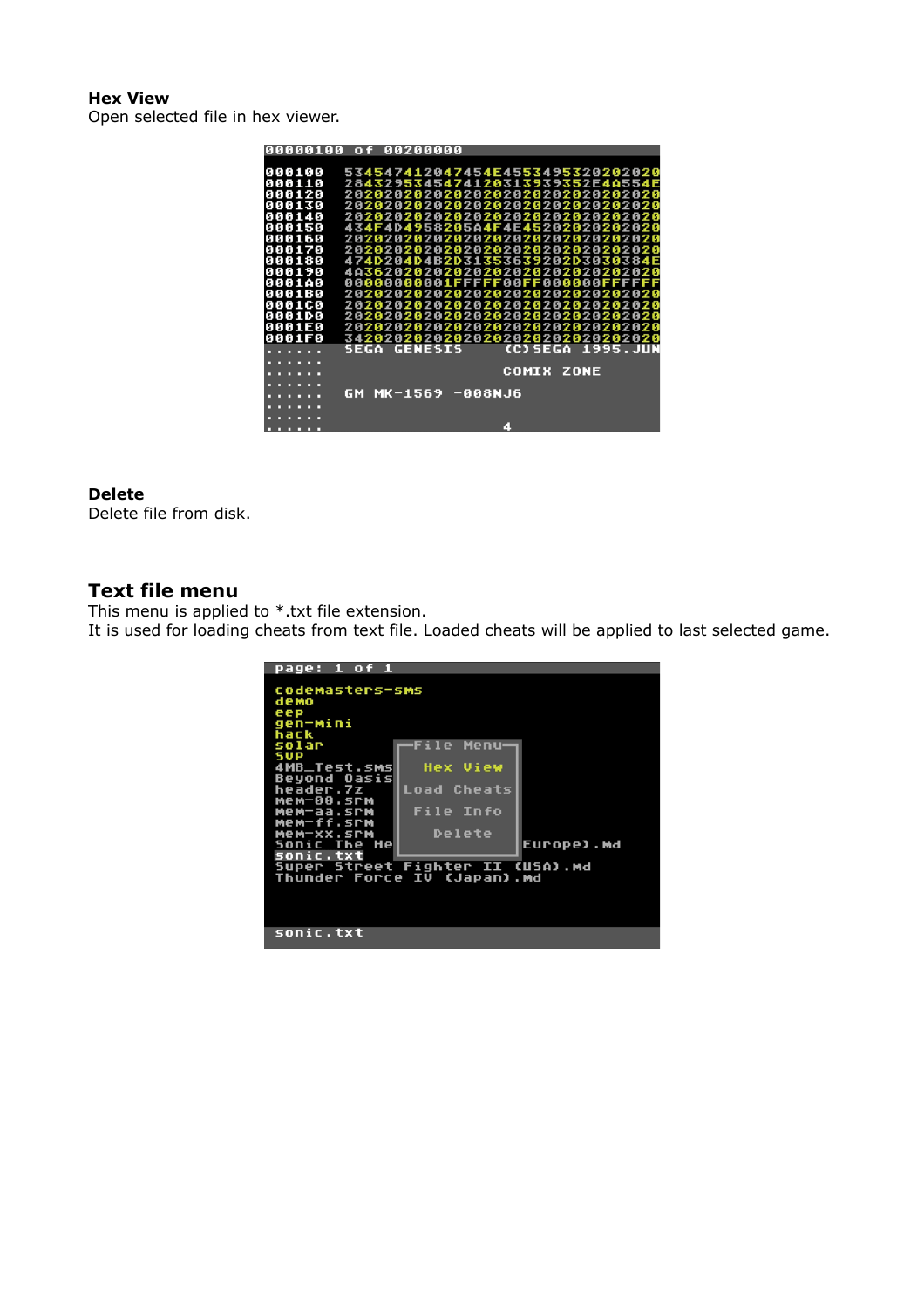# **Save-ram file menu**

Allows to copy current save-ram content to file, copy file to save-ram, check file date and size, delete file.



# **Save-state file menu**

This menu supports preview for Genesis save state files. User can view the screenshot of the point where state was saved.

| <u>page: 1 of 1</u>                          |
|----------------------------------------------|
|                                              |
| Adventures Of Batman & Robin (Sega CD)       |
| Aladdin (USA).00.sav                         |
| Alien 3 (USA, Europe).03.sav                 |
| Battletoads (World).00.sav                   |
| Battletoads (World).01.sav                   |
|                                              |
| Comix Zone (UrFile Menu-                     |
| Comix Zone (U                                |
| Comix Zone (U<br>Preview                     |
| Earthworm Jim<br>lav                         |
| Immortal, The File Infol<br>pe).00.sav       |
| Mortal Kombat<br>.sav                        |
| - Hex View∥,sav<br>Mortal KombatH            |
| Sonic The Hed<br>Europe).01.sa               |
| Delete  <br>Sonic The Hed  <br>Europe).04.sa |
|                                              |
| Sonic The Hed  <br>Europe).05.sa             |
| Sonic The Hed≞<br>Europe).00.sa              |
| Street Fighter II' - Special Champion        |
| Street Fighter II' - Special Champion        |
| Zoom! (World).00.sav                         |
|                                              |
|                                              |
|                                              |
| Comix Zone (USA).01.sav                      |
|                                              |
|                                              |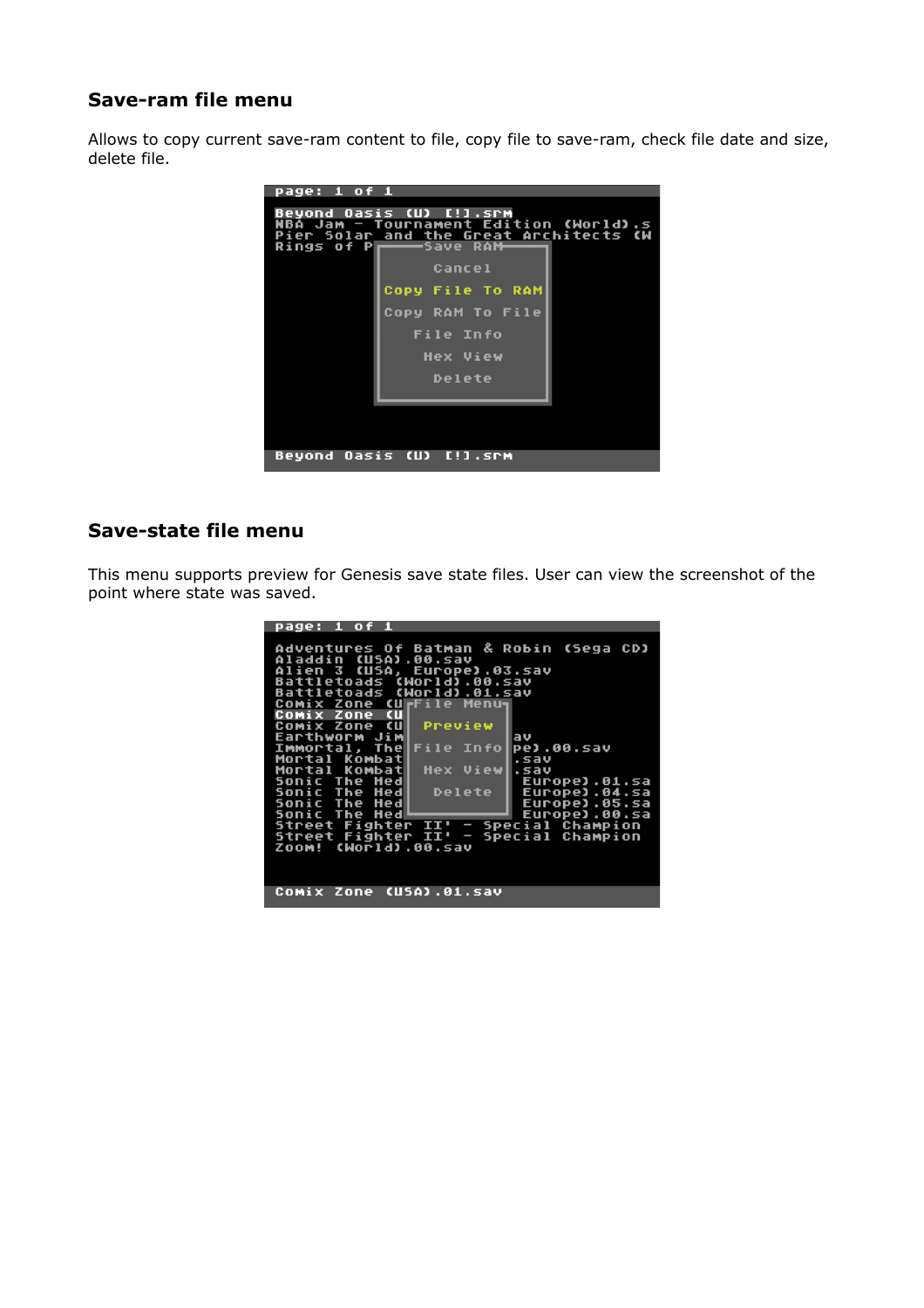## **Main Menu**

Push C to open Main Menu.

| page: 1 of 3             |                                        |             |  |  |
|--------------------------|----------------------------------------|-------------|--|--|
|                          |                                        |             |  |  |
|                          | Adventures of Batman & Robin, The (USA |             |  |  |
| Aladdin (USA).md         |                                        |             |  |  |
| Alien 3 (Uh              | ———Main Menu                           |             |  |  |
| Alien Sold               |                                        |             |  |  |
| Bare Knuck∥              | Options                                | suken ~ Str |  |  |
| Batman Forl              |                                        |             |  |  |
|                          | BattleTech Recently Played             | red Combat  |  |  |
| Battletoad               |                                        |             |  |  |
| Battletoad               | Cheats                                 | USA).md     |  |  |
| Beyond Oas               |                                        |             |  |  |
| Bloodshot                | Run Mega-CD                            | e,Es).md    |  |  |
| Boogerman                |                                        | k Adventure |  |  |
| CastlevaniL              | <b>Device Info</b>                     | 5A).Md      |  |  |
| Comix Zone               |                                        |             |  |  |
| Contra - TH              | Diagnostics                            | pan).md     |  |  |
| Cool Spot                |                                        |             |  |  |
| Doom Troop               | <b>About</b>                           |             |  |  |
| – Thel<br>Dune           |                                        | is (USA).md |  |  |
| Earthworm                |                                        |             |  |  |
| Earthworm Jim 2 (USA).md |                                        |             |  |  |
|                          | Ecco - The Tides of Time (USA).md      |             |  |  |
|                          |                                        |             |  |  |
| Comix Zone (USA).md      |                                        |             |  |  |

## **Options**

| Options                   |    |               |  |
|---------------------------|----|---------------|--|
| In-Game Menu : ON         |    |               |  |
| MegaKey <b>compared</b>   | F. | ON            |  |
| Cheats                    | F. | ON            |  |
| SMS Bios <b>SMS</b>       |    | $\cdot$ : OFF |  |
| <b>SMS YM2413 : ON</b>    |    |               |  |
| <b>Reset To Menu : ON</b> |    |               |  |
| File Sorting : ON         |    |               |  |
| Warnings : ON             |    |               |  |
| [Mega-CD options]         |    |               |  |
| [In-Game Combo]           |    |               |  |
| [RTC Setup]               |    |               |  |
|                           |    |               |  |

## **Options->In-Game Menu**

Controls in-game menu and save state functions.

## **Options->MegaKey**

Bypass region locks. Turn it off for Mega-SG, console will use own region bypass functions.

## **Options->Cheats**

Switch on/off cheat functions.

## **Options->SMS Bios**

System may load SMS bios for Master System games, just like the original system. For using this function user should supply bios file. Expected file path: MEGA/bios/smsbios.sms SMS bios isn't required for Master System games.

## **Options-> SMS YM2413**

Audio enhancement for Master System games. Mostly was used by some japanese games.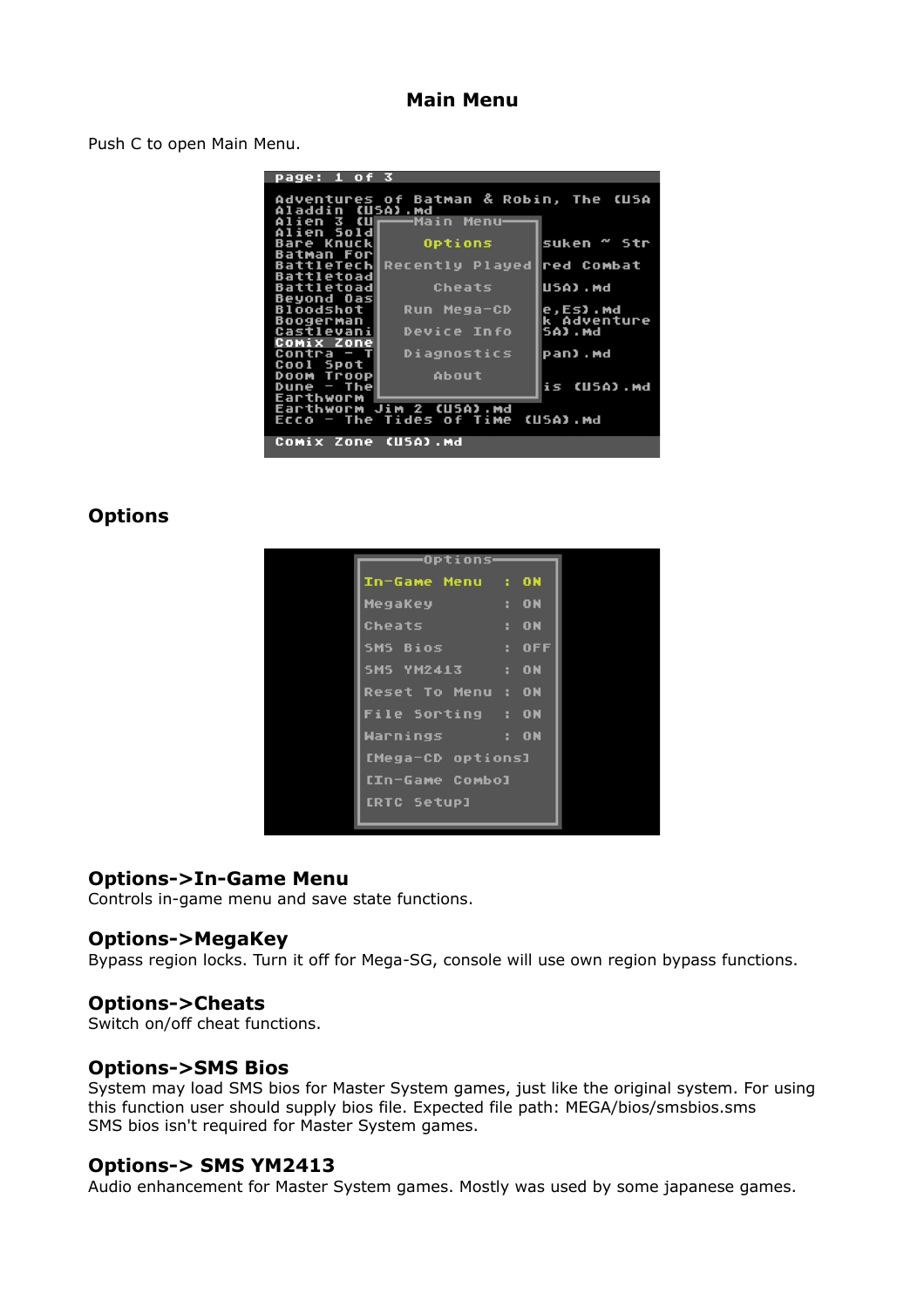## **Options->Reset To Menu**

ON: System will return back to the menu after reset. OFF: Stay in game after reset.

## **Options->File Sorting**

Controls file list sorting. Max amount of files per folder is 1024 if sorting enabled or unlimited if disabled. Sorting may slow down entering folders with large amount of files inside.

## **Options->Warning**

OS checks system configuration and refuses attempt to launch the game if current configuration isn't compatible with selected game. For example: attempt to launch 32X game without 32X addon. Turn off this function to try launch it anyway. It is recommended to keep this option turned on.

# **Options->Mega-CD options**

| ——Mega-CD Options——<br><b>PCM Low Pass : ON</b><br><b>CDDA Treble Boost : ON</b><br>Per Game Bram      : OFF<br>Per Game Ram Cart : OFF<br>Hide cue files : ON |  |
|----------------------------------------------------------------------------------------------------------------------------------------------------------------|--|
|                                                                                                                                                                |  |
|                                                                                                                                                                |  |
|                                                                                                                                                                |  |
|                                                                                                                                                                |  |
|                                                                                                                                                                |  |
|                                                                                                                                                                |  |
|                                                                                                                                                                |  |

## **Mega-CD options->PCM Low Pass**

Low Pass filter for PCM channel. Turn it on for matching original Mega-CD PCM audio.

## **Mega-CD options->CDDA Treble Boost**

High Pass filter for CDDA channel. Turn it on for matching original Mega-CD CDDA audio.

## **Mega-CD options->Per Game Bram**

Each game will have own bram copy.

## **Mega-CD options->Per Game Ram Cart**

Each game will have own ram cart copy.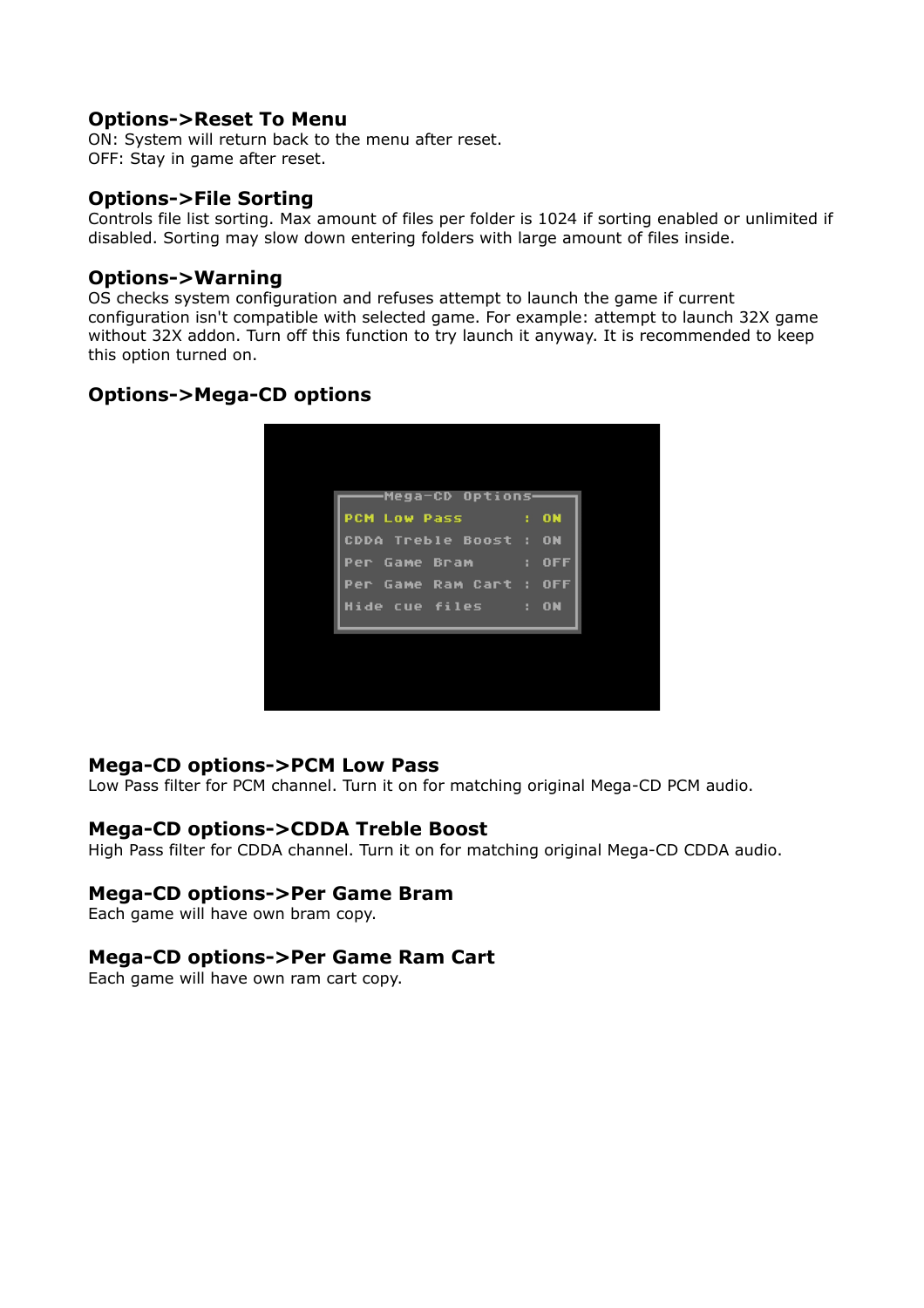# **Options->In-Game Combo**

|                                                                          | Quick Save-State<br>Quick Load-State<br>In-Game Menu SMD<br>In-Game Menu SMS |
|--------------------------------------------------------------------------|------------------------------------------------------------------------------|
| <b>Save</b><br>Key:<br>Key:<br>Load<br>SMD:<br>Menu<br>ς<br>Menu<br>13 S | <b>OFF</b><br><b>OFF</b><br><b>DOWN+START</b><br>DOWN+B+C                    |

Controller hot-keys for In-Game menu and save state can be changed here. Two or more buttons can be used for combo. Keep START to switch-off combo.

"Save Key" and "Load Key" are for quick save/load in Genesis games. This type of saves skips in-game menu. Quick mode isn't available for SMS games.

"Menu SMD" is for in-game menu in Genesis games.

"Menu SMS" is for in-game menu in SMS games. For SMS menu combo can be used only B,C and D-pad arrows.

In-Game Menu option must be enabled for using any save state functions including quick saves.

## **Options->RTC Setup**

Setup system date and time. RTC is used for dating of created and modified files.

## **Recently Played**

List of recently played games for fast access.

**Recently Played** OHT ros.<br>land riisas cinverioru<br>flux.md<br>ns (Sega CD) (U).bin<br>r solar.md<br>the Great Architects **Batman Re** turns ,<br>Architects<br>Dbin, The C Solar Pier and eat<br>& Ro of Batma<br>Hedgehog<br>Dnd Oasis<br>Pr Force<br>Pr - Resc Bà Robi tman in, The CU<br>Europe).md lventures<br>¡onic The (บิรค์,<br>(บว เ **Beyond** .gen<br>n).md Beyor<br>Thunder<br>Dale тu Japan) Chip ue Ranger<br>(USA).nes CUSA).ne **Sup** 3 (USA)<br>(Japan) waven.u<br>Thunder ΪŬ Forc е inunger rurte IV (Japan).mg<br>Game no Kanzume Otokuyou (J) [!].gen<br>Batman Returns (Sega CD) (U).bin Virtua Racing (USA).md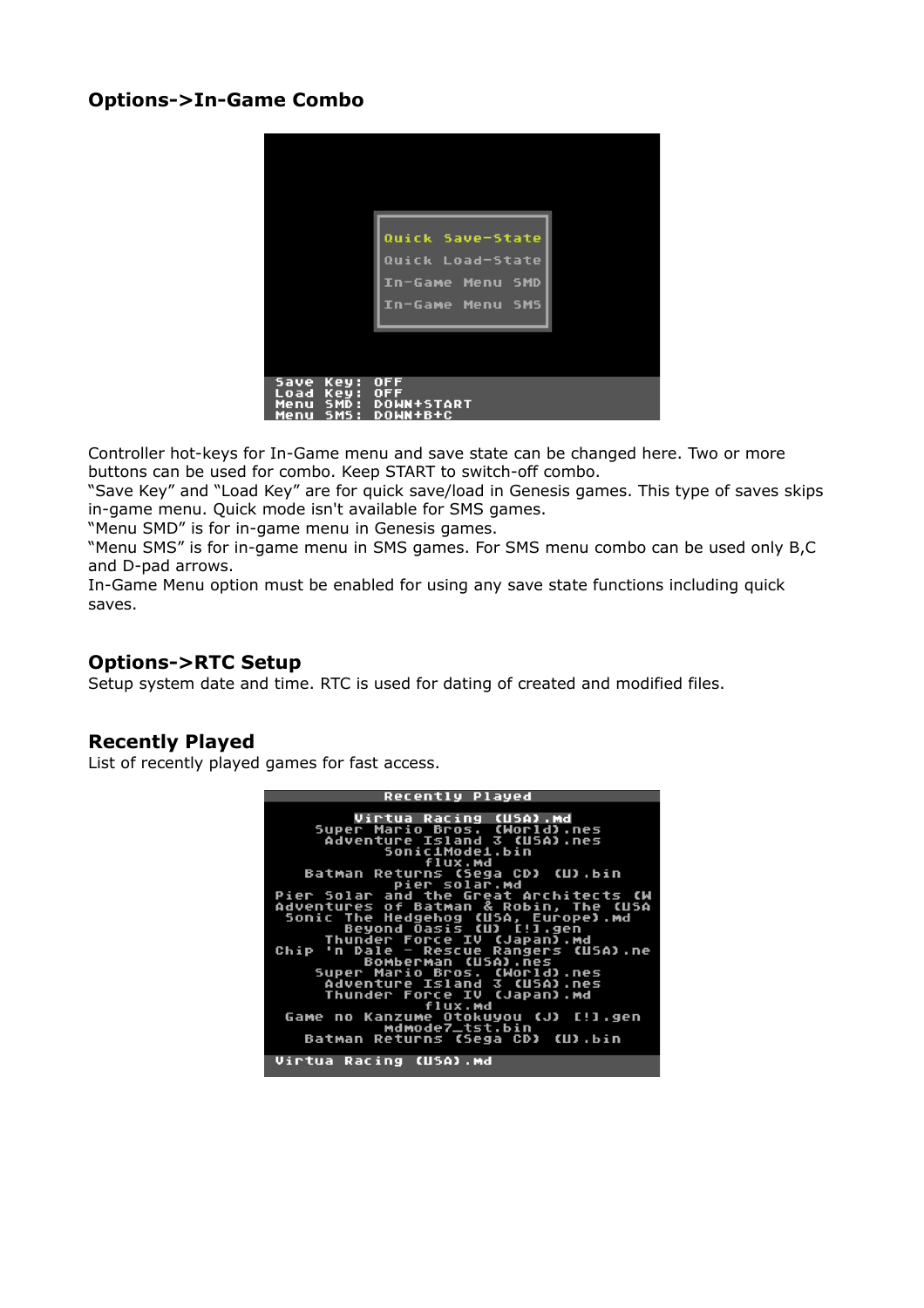# **Cheats**

Edit cheat codes for the last selected game. Bottom bar shows the name of game codes will be applied to. Each game may have its own set of codes, they are saved in MEGA/cheats folder as text file and load automatically when game is played. The file name matches ROM name the codes are related to. Up to 16 codes can be applied at the same time. Alternative way to edit the codes for certain game is file menu, just hit the game in file manager. Cheats also can be loaded from text file selected in file manager.

| (A)Edit, (B)Back, (C)On/Off |                          |                            |            |
|-----------------------------|--------------------------|----------------------------|------------|
|                             |                          |                            |            |
|                             |                          |                            |            |
|                             | Cheats Editor-           |                            |            |
| ATBT-AA32                   | ON                       | 000338:6004                |            |
| DDLT-AAGL                   | ON                       | 00D5CA:0018                |            |
| aaaa-aaaa                   | <b>OFF</b>               | 000000:0000                |            |
| aaaa-aaaa                   | <b>OFF</b>               | 000000:0000                |            |
| AAAA-AAAA                   | <b>OFF</b>               | 000000:0000                |            |
| <b>AAAA-AAAA</b>            | <b>OFF</b>               | 000000:0000                |            |
| aaaa-aaaa                   | <b>OFF</b>               | 000000:0000                |            |
| <b>AAAA-AAAA</b>            | <b>OFF</b>               | 000000:0000                |            |
| <b>aaaa-aaaa</b>            | <b>OFF</b>               | 000000:0000                |            |
| aaaa-aaaa                   | <b>OFF</b>               | 000000:0000                |            |
| aaaa-aaaa                   | <b>OFF</b>               | 000000:0000                |            |
| aaaa-aaaa<br>aaaa-aaaa      | <b>OFF</b><br><b>OFF</b> | 000000:0000<br>000000:0000 |            |
| aaaa-aaaa                   | <b>OFF</b>               | 000000:0000                |            |
| AAAA-AAAA                   | <b>OFF</b>               | 000000:0000                |            |
| aaaa-aaaa                   | <b>OFF</b>               | 000000:0000                |            |
|                             |                          |                            |            |
|                             |                          |                            |            |
|                             |                          |                            |            |
| This codes will             |                          | be applied                 | to         |
| Hedgehog<br>The<br>Sonic    |                          | CUSA.                      | Europe).md |

## **Run Mega-CD**

Runs external CD addon without cartridge removing. Ram cart function is activated for this mode.

## **Device Info**

Information about the system.

|                          | -Device Info-            |
|--------------------------|--------------------------|
| Cart Type : Mega-ED-PRO  |                          |
| <b>05 Version : 4.00</b> |                          |
| MegaKey Mode : Software  |                          |
| System Type : US NTSC 60 |                          |
|                          | SEGA CD : Not Installed  |
|                          | SEGA 32X : Not Installed |
| Battery : 3.11v          |                          |
| Build Date : 26.04.2020  |                          |
| Serial Num : 017AEA0002  |                          |
| Games Played : 679       |                          |
|                          |                          |

- MegaKey Mode: Hardware mode if possible, software otherwise
- SEGA CD: External Mega-CD addon status
- SEGA 32X: External 32X addon status
- Battery: On-board battery voltage monitoring
- Build Date: Cartridge manufacturing date
- Serial Num: Unique serial number
- Games Played: Played games counter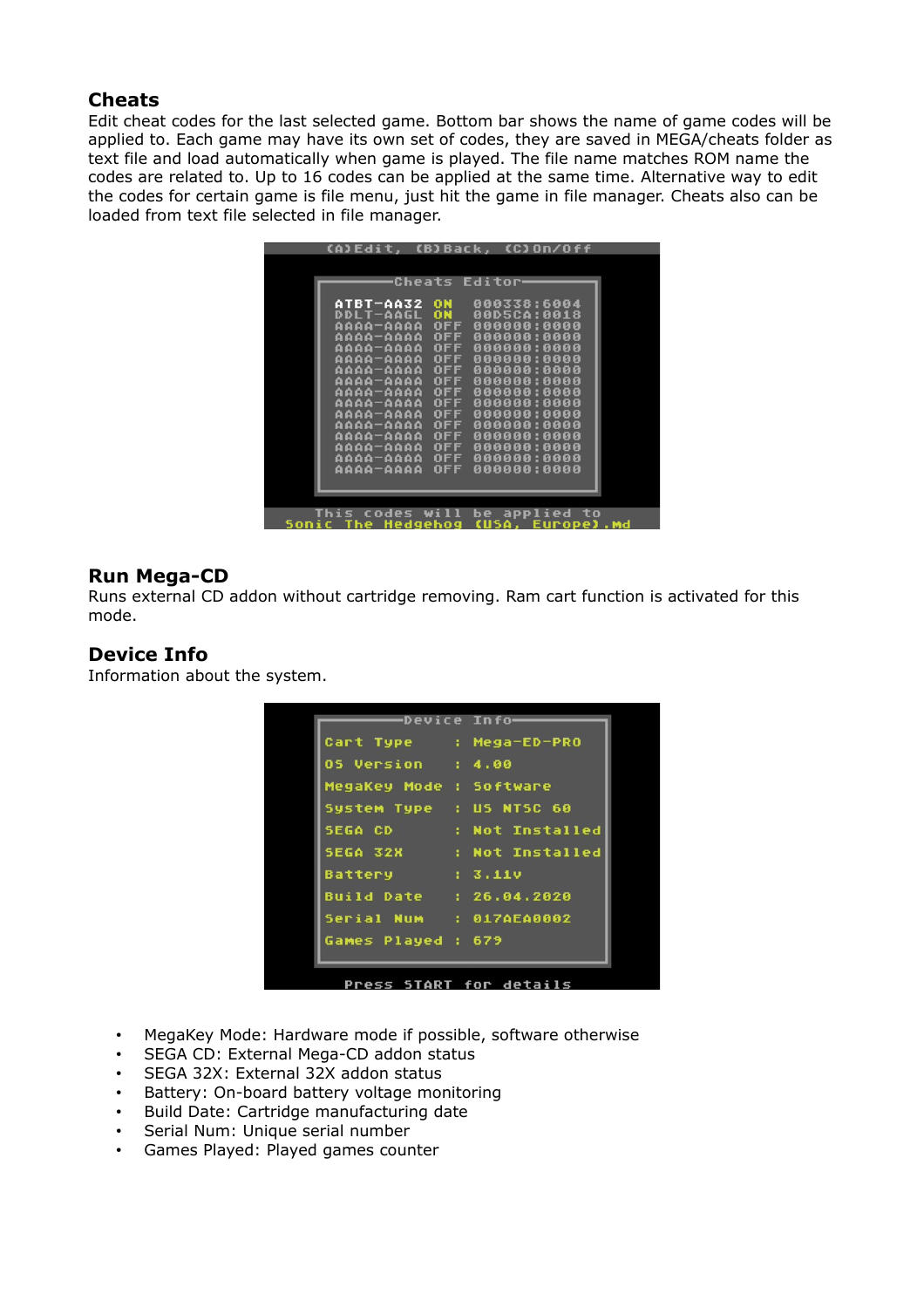# **Diagnostics**

Diagnostics menu checks cartridge health. All tests should be passed successfully if everything is fine. MegaKey test will fail if cartridge is used with 32x. Also MegaKey does not work with some modern clones, Mega-SG for example.

| Mega EverDrive PRO diagnostics menu                                                                                                                                                                                                                                                                           |                      |
|---------------------------------------------------------------------------------------------------------------------------------------------------------------------------------------------------------------------------------------------------------------------------------------------------------------|----------------------|
| Testing ROM<br>ок<br>OΚ<br>Testing SRM<br>Testing BRM<br>ок<br>Testing SDC<br>ок<br>Testing RTC<br>oк<br>Megakey<br>ок<br>$-3.11$ OK<br>Battery<br>$UCC$ 5.0v $-$ 4.67 OK<br>VCC 2.5v - 2.50 OK<br>$UCC_1.20 = 1.20$ ok<br>SD RD speed 5019<br>SD WR speed 1343<br>RD speed 153<br>ΙO<br>IO WR speed 137 KB/s | KB/s<br>KB/s<br>KB/s |
| Press any key                                                                                                                                                                                                                                                                                                 |                      |

#### **In-Game menu**

Allows to return to menu or save the game at any point. During game play hit Save-State combo on controller to open In-Game menu. Push **C** for selected Save-state preview.

- **Save State:** Save game state. System snapshot will be immediately saved on SD card in MEGA/saves/smd-snap or MEGA/saves/sms-snap folder depends on game type
- **Load State:** Load game state
- **Slot:** Current slot. System supports up to 100 slots. Slot can be changed without selecting "Slot" item in menu, just hit LEFT/RIGHT no matter what menu item is selected
- **Cheats:** Cheat codes editing for current game
- **Reset Game:** Reboot game
- **Exit Game:** Return to menu

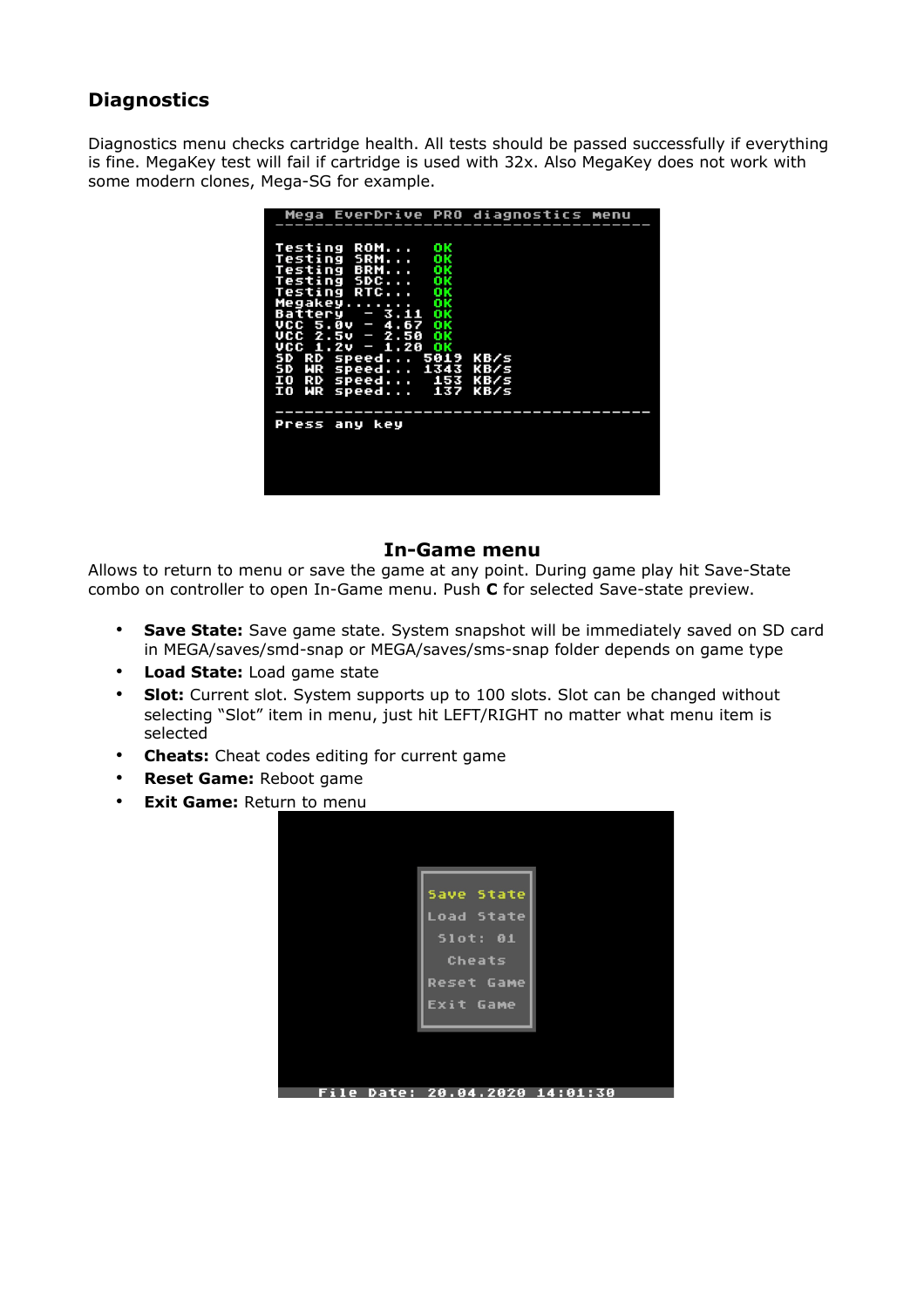# **Mega-CD core**

Cartridge has built-in Mega-CD core, it allows to play CD images without actual Mega-CD addon.

#### **Supported formats**

Supported bin+cue, cue+wav and multi-bin images. Sometimes bin images can be stored as img or iso, they can be played without renaming. Each CD image should be stored in a separate folder, except multi disk games.

#### **Multi disk images**

For using multi disk images they all should have the same name, but with the number of disk in the end. When game will require another disk system will swap it automatically. All bin/cue files should be located in same folder.

#### **Mode1/msu-md games**

So-called mode1 allows cartridge based games using CD hardware for enhancement, usually for replacement standard game music by CDDA tracks. To play such games CD image and ROM file should be located in the same folder, cue file name should match to the ROM name. Example:  $qame.md + qame.bin + qame.cue$ 

Rom Info menu will show "SMD+CD" game mapper if CD image was recognized successfully.

#### **CD bios**

Mega-CD core requires original CD bios files. These files don't come with cartridge software and user should supply them by himself. Particular bios file is required for each region, three files in total. One is for US images, another for Japanese and last the one for European region. Files should be stored in MEGA/bios/ folder. They should be named as follow: mcd-us.bin, mcd-jp.bin, mcd-eu.bin

# **CD bios loading function**

This function is related to external Mega-CD and designed to play multi region CD images. Simply it can swap internal CD bios to the file loaded from SD card. Just select required bios file in file browser and launch it like any other game. Along with this function cartridge will activate ram cart function for your Mega-CD.

## **IPS patcher**

Built-in auto patcher engine allow to use ips patches without using patching software. Rom stays unchanged on disk but patched in cart RAM.

ips-msu folder for games executed in pair with CD (SMD+CD), ips-std for all other games. There three ways for path and ROM association:

1. Patch name should match to ROM ID. ROM ID can be obtained in "Rom Info" menu.

2. Patch and ROM name should be the same. (located in system folder).

3. Patch and ROM name should be the same. (located in ROM folder).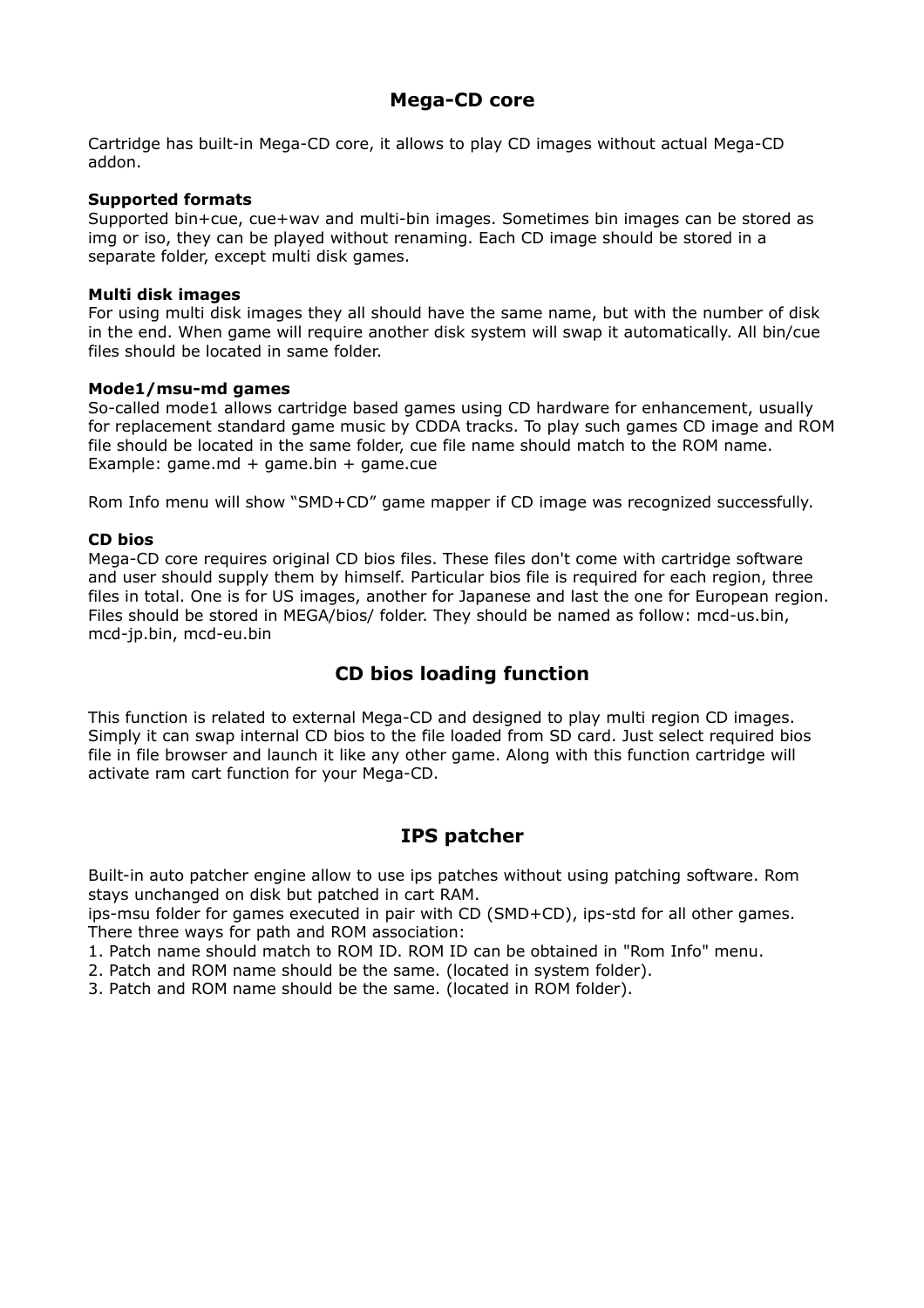## **System folder structure**

/MEGA system root /MEGA/bios/mcd-eu.bin European CD bios /MEGA/bios/mcd-jp.bin Japanese CD bios /MEGA/bios/mcd-us.bin North American CD bios /MEGA/bios/smsbios.sms Master System bios /MEGA/mappers FPGA cores /MEGA/saves/mcd-bram Mega-CD ram cart saves /MEGA/saves/nes-bram NES backup ram /MEGA/saves/smd-bram Genesis backup ram /MEGA/saves/smd-snap Genesis save states /MEGA/saves/sms-bram Master System backup ram /MEGA/saves/sms-snap Master System save states /MEGA/megaos.dat OS core /MEGA/registery.dat System settings

/MEGA/bios folder for storing Mega-CD and SMS bios files. /MEGA/bios/mcd-ex.bin Bios dumped from external Mega-CD addon /MEGA/cheats Cheat files are located in this folder /MEGA/ips-msu ips patches for SMD+CD games /MEGA/ips-std ips patches for all games except ROM+CD /MEGA/saves All save data are located in this folder /MEGA/saves/mcd-bram Mega-CD bram saves (Internal CD memory) /MEGA/recent.dat List of recently played games